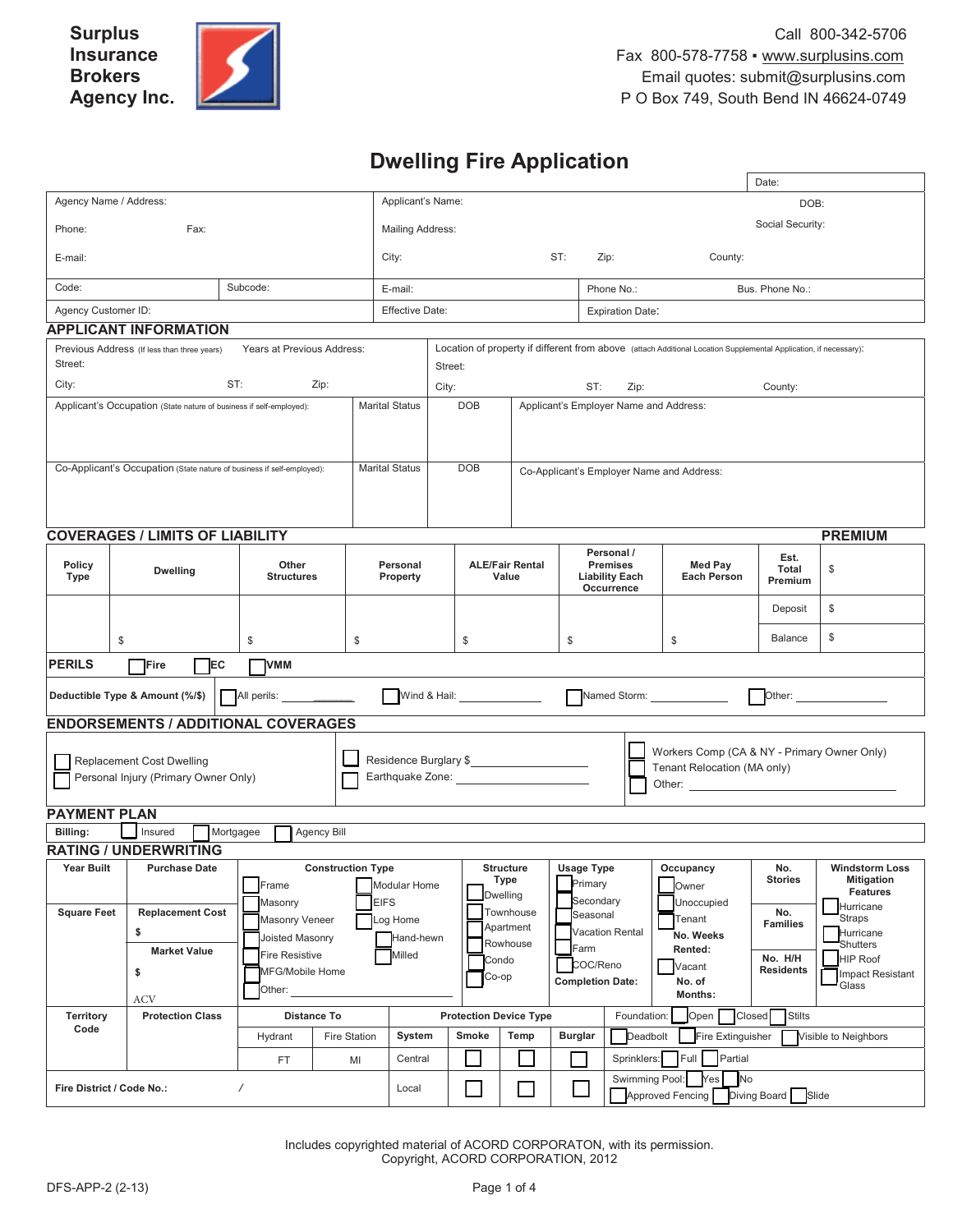| <b>Updates</b>                                                                                                                      | Partial                                                                                                                       | Complete                               | Year                                                                                                 |                               |                                                                                                                                                |            |                                                                                                                                         |                                                               | <b>Details</b>                                                                                                                          |                                                                                                                       |                                  |           |  |
|-------------------------------------------------------------------------------------------------------------------------------------|-------------------------------------------------------------------------------------------------------------------------------|----------------------------------------|------------------------------------------------------------------------------------------------------|-------------------------------|------------------------------------------------------------------------------------------------------------------------------------------------|------------|-----------------------------------------------------------------------------------------------------------------------------------------|---------------------------------------------------------------|-----------------------------------------------------------------------------------------------------------------------------------------|-----------------------------------------------------------------------------------------------------------------------|----------------------------------|-----------|--|
| Wiring                                                                                                                              |                                                                                                                               |                                        |                                                                                                      | Circuit Breakers:             |                                                                                                                                                | Yes        | <b>No</b>                                                                                                                               |                                                               | Fuses:                                                                                                                                  | No. of Amps<br>No<br><b>Yes</b>                                                                                       |                                  |           |  |
|                                                                                                                                     |                                                                                                                               |                                        |                                                                                                      | Aluminum:<br><b>No</b><br>'es |                                                                                                                                                |            |                                                                                                                                         |                                                               | Knob & Tube: Yes                                                                                                                        | <b>No</b>                                                                                                             |                                  |           |  |
| Plumbing                                                                                                                            |                                                                                                                               |                                        |                                                                                                      |                               | $Type: \blacksquare Copper \blacksquare PVC Other: \blacksquare$                                                                               |            |                                                                                                                                         |                                                               |                                                                                                                                         | Any known leaks? Yes No                                                                                               |                                  |           |  |
| Heating                                                                                                                             |                                                                                                                               |                                        |                                                                                                      | Primary:                      |                                                                                                                                                |            |                                                                                                                                         |                                                               | Secondary: Secondary:                                                                                                                   |                                                                                                                       |                                  | None      |  |
|                                                                                                                                     |                                                                                                                               |                                        |                                                                                                      | Wood Stove?                   |                                                                                                                                                |            | Yes   No                                                                                                                                |                                                               | Portable Space Heaters? Yes No                                                                                                          |                                                                                                                       |                                  |           |  |
| Roofing                                                                                                                             |                                                                                                                               |                                        |                                                                                                      |                               | Roof Type/Material:<br>Condition of Roof: <u>Conditional Conditional Conditional Conditional Conditional Conditional Conditional Condition</u> |            |                                                                                                                                         |                                                               |                                                                                                                                         |                                                                                                                       |                                  |           |  |
|                                                                                                                                     | Any known leaks?   Yes No<br>Exclude Roof? Yes No                                                                             |                                        |                                                                                                      |                               |                                                                                                                                                |            |                                                                                                                                         |                                                               |                                                                                                                                         |                                                                                                                       |                                  |           |  |
| <b>LOSS HISTORY</b>                                                                                                                 |                                                                                                                               |                                        |                                                                                                      |                               |                                                                                                                                                |            |                                                                                                                                         |                                                               |                                                                                                                                         |                                                                                                                       |                                  |           |  |
|                                                                                                                                     |                                                                                                                               |                                        | Any losses, whether or not paid by insurance, in the last five years, at this or any other location? |                               |                                                                                                                                                |            |                                                                                                                                         |                                                               |                                                                                                                                         |                                                                                                                       |                                  |           |  |
| Yes No<br><b>DATE</b>                                                                                                               |                                                                                                                               | If Yes, indicate below:<br><b>TYPE</b> |                                                                                                      |                               |                                                                                                                                                |            |                                                                                                                                         |                                                               | <b>DESCRIPTION OF LOSS</b>                                                                                                              | <b>AMOUNT</b>                                                                                                         | OPEN/                            |           |  |
|                                                                                                                                     |                                                                                                                               |                                        |                                                                                                      |                               |                                                                                                                                                |            |                                                                                                                                         |                                                               |                                                                                                                                         | <b>PAID / RESERVED</b>                                                                                                | <b>CLOSED</b><br>Open            |           |  |
|                                                                                                                                     |                                                                                                                               |                                        |                                                                                                      |                               |                                                                                                                                                |            |                                                                                                                                         |                                                               |                                                                                                                                         | \$<br>Closed                                                                                                          |                                  |           |  |
|                                                                                                                                     |                                                                                                                               |                                        |                                                                                                      |                               |                                                                                                                                                |            |                                                                                                                                         |                                                               |                                                                                                                                         | \$                                                                                                                    | Open<br>Closed<br>Open<br>Closed |           |  |
|                                                                                                                                     |                                                                                                                               |                                        |                                                                                                      |                               |                                                                                                                                                |            |                                                                                                                                         |                                                               |                                                                                                                                         | \$                                                                                                                    |                                  |           |  |
| <b>PRIOR / CURRENT COVERAGE</b>                                                                                                     |                                                                                                                               |                                        |                                                                                                      |                               |                                                                                                                                                |            |                                                                                                                                         |                                                               |                                                                                                                                         |                                                                                                                       |                                  |           |  |
| Policy number:<br>Expiration date:<br>Prior carrier/Current carrier:                                                                |                                                                                                                               |                                        |                                                                                                      |                               |                                                                                                                                                |            |                                                                                                                                         |                                                               |                                                                                                                                         |                                                                                                                       |                                  |           |  |
|                                                                                                                                     | If lapse or no prior coverage, provide explanation:                                                                           |                                        |                                                                                                      |                               |                                                                                                                                                |            |                                                                                                                                         |                                                               |                                                                                                                                         |                                                                                                                       |                                  |           |  |
|                                                                                                                                     |                                                                                                                               |                                        |                                                                                                      |                               |                                                                                                                                                |            |                                                                                                                                         |                                                               |                                                                                                                                         |                                                                                                                       |                                  |           |  |
| <b>GENERAL INFORMATION</b>                                                                                                          |                                                                                                                               |                                        |                                                                                                      |                               |                                                                                                                                                | <b>YES</b> | <b>NO</b>                                                                                                                               |                                                               | Explain all "Yes" responses in the "Remarks" section                                                                                    |                                                                                                                       | <b>YES</b>                       | <b>NO</b> |  |
| Explain all "Yes" responses in the "Remarks" section<br>Any business conducted on premises? (Including farms, day care, etc.)<br>1. |                                                                                                                               |                                        |                                                                                                      |                               |                                                                                                                                                |            |                                                                                                                                         | 11. Is property situated on more than five acres?             |                                                                                                                                         |                                                                                                                       |                                  |           |  |
| 2.<br>Any residence employees?<br>Number and type of full time and part time employees:                                             |                                                                                                                               |                                        |                                                                                                      |                               |                                                                                                                                                |            | No. of acres:<br>Describe land use:                                                                                                     |                                                               |                                                                                                                                         |                                                                                                                       |                                  |           |  |
| 3.                                                                                                                                  | Any brush, flooding, forest fire hazard, landslide, etc.?                                                                     |                                        |                                                                                                      |                               |                                                                                                                                                |            |                                                                                                                                         | 12.                                                           | Other structures on premises? (barns, sheds, etc.)<br>If yes, describe:                                                                 |                                                                                                                       |                                  |           |  |
| 4.                                                                                                                                  | Any other insurance with this company?                                                                                        |                                        |                                                                                                      |                               |                                                                                                                                                |            |                                                                                                                                         | 13.                                                           | Is building retrofitted for earthquake?                                                                                                 |                                                                                                                       |                                  |           |  |
|                                                                                                                                     | List policy numbers:                                                                                                          |                                        |                                                                                                      |                               |                                                                                                                                                |            |                                                                                                                                         |                                                               | (If applicable)                                                                                                                         |                                                                                                                       |                                  |           |  |
| Any coverage declined, cancelled or non-renewed during the last three<br>5.<br>years? (Not applicable in MO or CA)                  |                                                                                                                               |                                        |                                                                                                      |                               |                                                                                                                                                | 14.        | During the last five years (ten [10] years in RI) has any applicant or<br>household member been indicted or convicted of any crime? (In |                                                               |                                                                                                                                         |                                                                                                                       |                                  |           |  |
|                                                                                                                                     |                                                                                                                               |                                        |                                                                                                      |                               |                                                                                                                                                |            |                                                                                                                                         |                                                               | Rhode Island, failure to disclose the existence of an arson convic-<br>tion is a misdemeanor punishable by a sentence of up to one year |                                                                                                                       |                                  |           |  |
| 6.                                                                                                                                  |                                                                                                                               |                                        |                                                                                                      |                               |                                                                                                                                                |            |                                                                                                                                         |                                                               | of imprisonment.)                                                                                                                       |                                                                                                                       |                                  |           |  |
|                                                                                                                                     | Has applicant had any foreclosure, repossession, bankruptcy, judgment<br>or lien procedures filed during the past five years? |                                        |                                                                                                      |                               |                                                                                                                                                |            |                                                                                                                                         | 15.                                                           | Is there any existing fire, water or structural damage?                                                                                 |                                                                                                                       |                                  |           |  |
|                                                                                                                                     |                                                                                                                               |                                        |                                                                                                      |                               |                                                                                                                                                |            |                                                                                                                                         | 16.                                                           | Is building undergoing renovation or reconstruction?<br><b>Starting Date:</b>                                                           |                                                                                                                       |                                  |           |  |
|                                                                                                                                     |                                                                                                                               |                                        |                                                                                                      |                               |                                                                                                                                                |            |                                                                                                                                         |                                                               | Starting Value:<br><b>Contractor Name:</b>                                                                                              | $\frac{1}{2}$                                                                                                         |                                  |           |  |
| Open                                                                                                                                |                                                                                                                               |                                        |                                                                                                      |                               |                                                                                                                                                |            |                                                                                                                                         |                                                               | <b>Completion Date:</b><br>Completed Value: \$                                                                                          | <u> 1989 - Johann Barn, mars and de Branch Barn, mars and de Branch Barn, mars and de Branch Barn, mars and de Br</u> |                                  |           |  |
| 7.                                                                                                                                  | Is applicant delinquent on mortgage or tax payments?                                                                          |                                        |                                                                                                      |                               |                                                                                                                                                |            |                                                                                                                                         | 17.                                                           | Is house for sale?                                                                                                                      |                                                                                                                       |                                  |           |  |
| Are there any animals or exotic pets kept on premises?<br>8.                                                                        |                                                                                                                               |                                        |                                                                                                      |                               |                                                                                                                                                |            | 18.                                                                                                                                     | Is property within 300 ft. of a commercial or non-residential |                                                                                                                                         |                                                                                                                       |                                  |           |  |
|                                                                                                                                     | Breed: <u>Alexander State Communication</u>                                                                                   |                                        |                                                                                                      |                               |                                                                                                                                                |            |                                                                                                                                         |                                                               | property?                                                                                                                               |                                                                                                                       |                                  |           |  |
|                                                                                                                                     |                                                                                                                               |                                        |                                                                                                      |                               |                                                                                                                                                |            |                                                                                                                                         | 19.<br>20.                                                    | Is there a trampoline on the premises?<br>Was the structure originally built for other than a private residence                         |                                                                                                                       |                                  |           |  |
| Any lake, pond or dock on premises?<br>9.                                                                                           |                                                                                                                               |                                        |                                                                                                      |                               |                                                                                                                                                |            |                                                                                                                                         | and then converted?                                           |                                                                                                                                         |                                                                                                                       |                                  |           |  |

Includes copyrighted material of ACORD CORPORATON, with its permission. Copyright, ACORD CORPORATION, 2012

10. Distance to tidal water: Miles Feet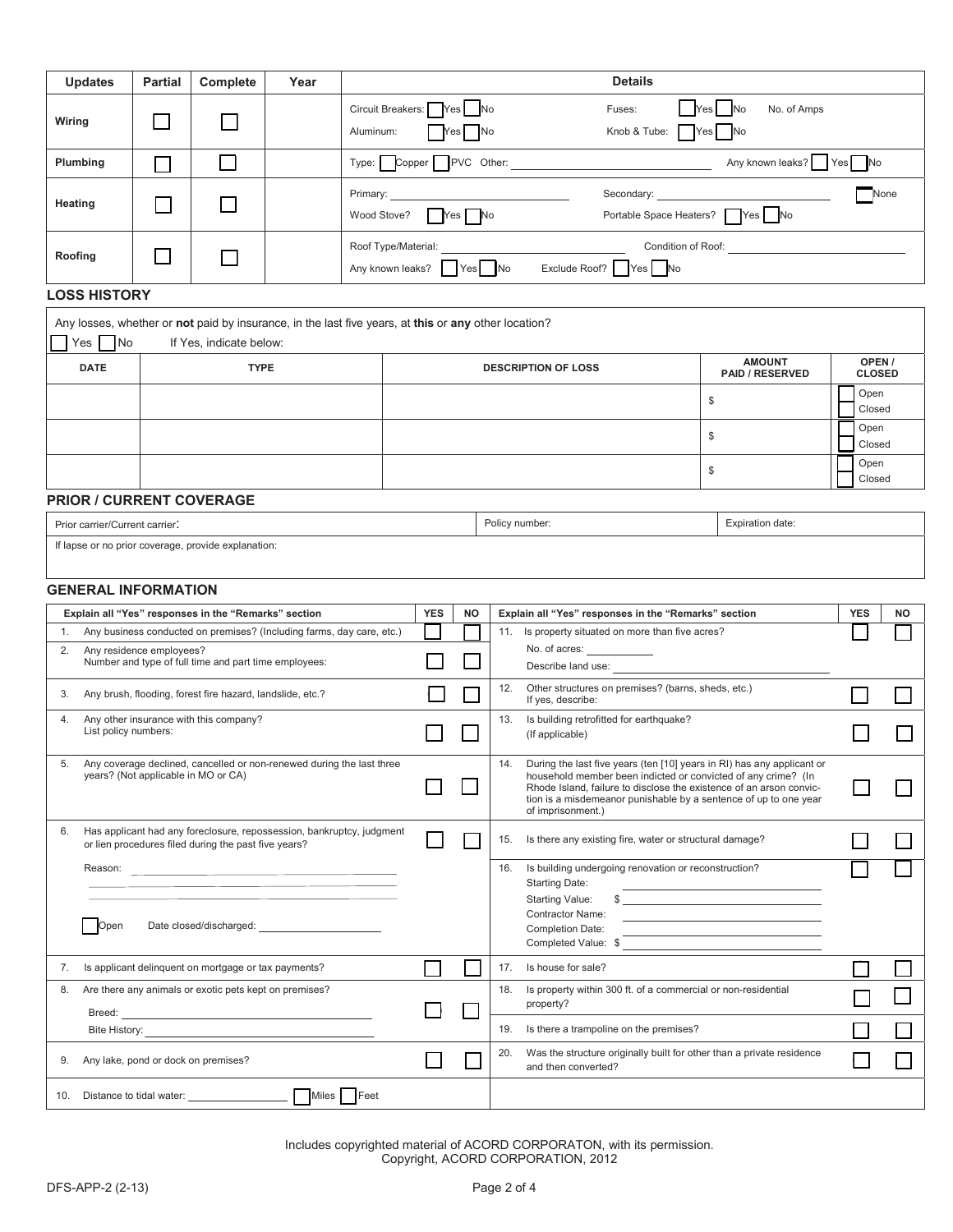# **ADDITIONAL INTEREST**

| INT No.: | Type Of Interest                                 | Mortgagee Information      | Loan Number: |      |  |
|----------|--------------------------------------------------|----------------------------|--------------|------|--|
|          | Mortgagee<br><b>Additional Interest</b><br>Trust | Name:<br>Address:<br>City: | ST:          | Zip: |  |
|          | Mortgagee<br>Additional Interest<br>Trust        | Name:<br>Address:<br>City: | ST:          | Zip: |  |

# **ADDITIONAL REQUIREMENTS / ATTACHMENTS**

| <b>Inspection</b><br>Jhott<br>ıranh | Class 9/10 Questionnaire<br>Protection | (2)<br>Woodstove "<br>: Questionnaire/Photos (2) | งlacement<br>Estimator<br>Cost<br>⊷ |
|-------------------------------------|----------------------------------------|--------------------------------------------------|-------------------------------------|
|-------------------------------------|----------------------------------------|--------------------------------------------------|-------------------------------------|

## **NOTICES, FRAUD WARNINGS AND ATTESTATION**

### **PRIVACY POLICY:**

I have received and read a copy of the "Scottsdale Insurance Company Privacy Statement and Procedures." By submitting this application, I am applying for issuance of a policy of insurance and, at its expiration, for appropriate renewal policies issued by Scottsdale Insurance Company and/or other members of the Scottsdale group of insurance companies. I understand and agree that any information about me that is contained in, or that is obtained in connection with, this application or any policy issued to me may be used by any company within the Scottsdale group to issue, review, and renew the insurance for which I am applying.

#### **FAIR CREDIT REPORTING ACT NOTICE:**

This notice is given to comply with Federal Fair Credit Reporting Act (Public law 91-508) and any similar state law which is applicable as part of our underwriting procedure. A routine inquiry may be made which will provide information concerning character, general reputation, personal characteristics and mode of living. Upon written request, additional information as to nature and scope of the report will be provided.

FRAUD WARNING: Any person who knowingly and with intent to defraud any insurance company or other person files an application for insurance or statement of claim containing any materially false information or conceals for the purpose of misleading, information concerning any fact material thereto commits a fraudulent insurance act, which is a crime and subjects such person to criminal and civil penalties. **(Not applicable to Oregon).**

**NOTICE TO ALABAMA APPLICANTS:** Any person who knowingly presents a false or fraudulent claim for payment of a loss or benefit or who knowingly presents false information in an application for insurance is guilty of a crime and may be subject to restitution fines or confinement in prison, or any combination thereof.

**NOTICE TO COLORADO APPLICANTS:** It is unlawful to knowingly provide false, incomplete, or misleading facts or information to an insurance company for the purpose of defrauding or attempting to defraud the company. Penalties may include imprisonment, fines, denial of insurance, and civil damages. Any insurance company or agent of an insurance company who knowingly provides false, incomplete, or misleading facts or information to a policy holder or claimant for the purpose of defrauding or attempting to defraud the policy holder or claimant with regard to a settlement or award payable from insurance proceeds shall be reported to the Colorado Division of Insurance within the Department of Regulatory Agencies.

WARNING TO DISTRICT OF COLUMBIA APPLICANTS: It is a crime to provide false or misleading information to an insurer for the purpose of defrauding the insurer or any other person. Penalties include imprisonment and/or fines. In addition, an insurer may deny insurance benefits if false information materially related to a claim was provided by the applicant.

**NOTICE TO FLORIDA APPLICANTS:** Any person who knowingly and with intent to injure, defraud, or deceive any insurer files a statement of claim or an application containing any false, incomplete, or misleading information is guilty of a felony of the third degree.

**APPLICABLE IN HAWAII (AUTOMOBILE):** For your protection, Hawaii law requires you to be informed that presenting a fraudulent claim for payment of a loss or benefit is a crime punishable by fines or imprisonment, or both.

**NOTICE TO LOUISIANA APPLICANTS:** Any person who knowingly presents a false or fraudulent claim for payment of a loss or benefit or knowingly presents false information in an application for insurance is guilty of a crime and may be subject to fines and confinement in prison.

**NOTICE TO MAINE APPLICANTS:** It is a crime to knowingly provide false, incomplete or misleading information to an insurance company for the purpose of defrauding the company. Penalties may include imprisonment, fines or a denial of insurance benefits.

**NOTICE TO MARYLAND APPLICANTS:** Any person who knowingly or willfully presents a false or fraudulent claim for payment of a loss or benefit or who knowingly or willfully presents false information in an application for insurance is guilty of a crime and may be subject to fines and confinement in prison.

**NOTICE TO MINNESOTA APPLICANTS:** A person who files a claim with intent to defraud or helps commit a fraud against an insurer is guilty of a crime.

**NOTICE TO OHIO APPLICANTS:** Any person who, with intent to defraud or knowing that he is facilitating a fraud against an insurer, submits an application or files a claim containing a false or deceptive statement is guilty of insurance fraud.

**NOTICE TO OKLAHOMA APPLICANTS:** Any person who knowingly, and with intent to injure, defraud or deceive any insurer, makes any claim for the proceeds of an insurance policy containing any false, incomplete or misleading information is guilty of a felony.

**NOTICE TO RHODE ISLAND APPLICANTS:** Any person who knowingly presents a false or fraudulent claim for payment of a loss or benefit or knowingly presents false information in an application for insurance is guilty of a crime and may be subject to fines and confinement in prison.

> Includes copyrighted material of ACORD CORPORATON, with its permission. Copyright, ACORD CORPORATION, 2012